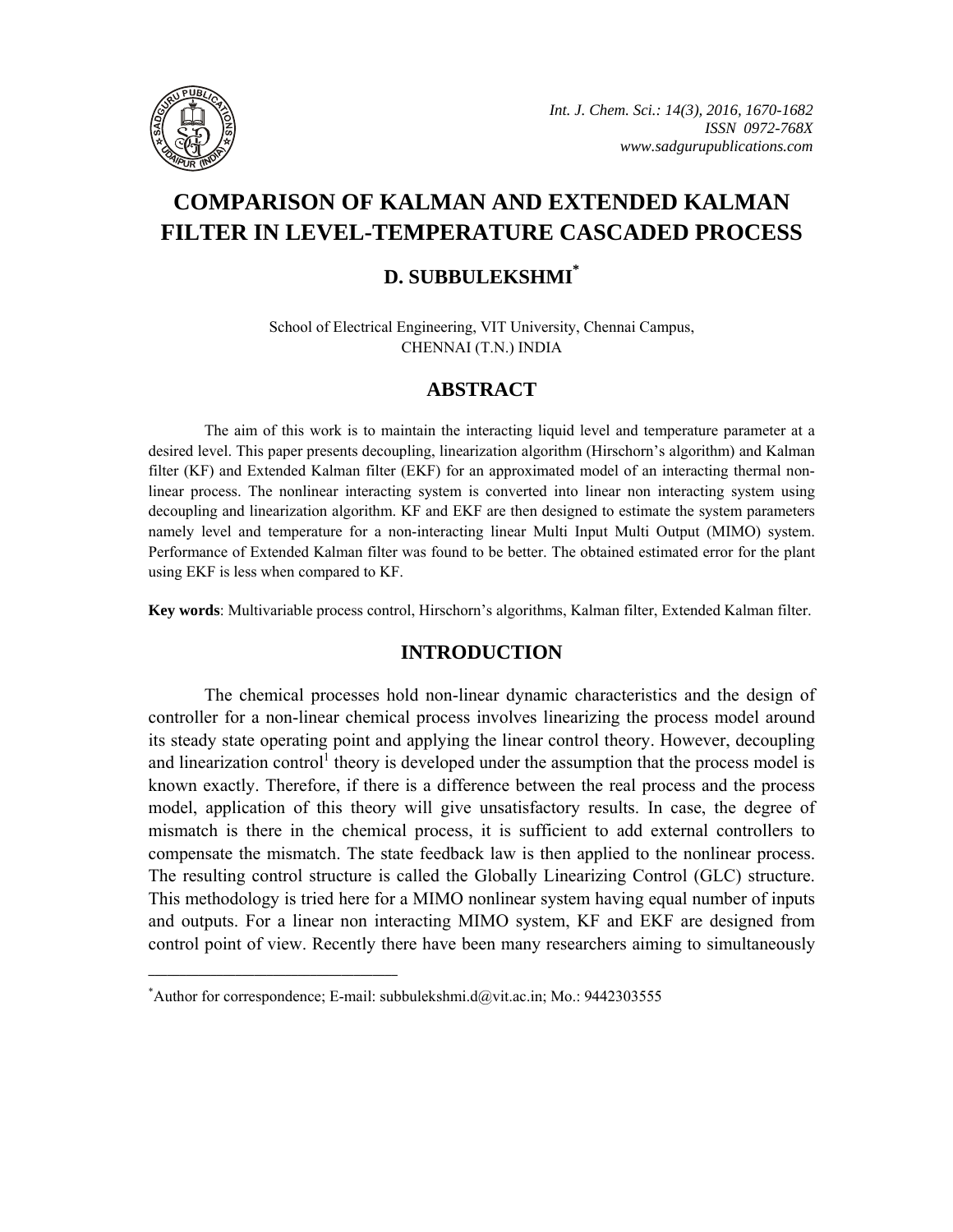estimate the system parameter and the unknown input. The estimation of parameter is important in many engineering applications.

#### **Level-temperature process setup**

Application to chemical process control - Level and Temperature Cascaded Process

The non-linear system is defined as

$$
\dot{x} = f(x) + g(x)u \qquad \qquad \dots (1)
$$

$$
y = h(x) \tag{2}
$$

Where 'x' is the state vector of dimension n,

'u' is an input vector of dimension m,

'y' is an output vector of dimension of p,

 $f(x)$  is a smooth function,

h(x) is a (p,1) vector with a row element h<sub>i</sub>(x) also a smooth function and  $g(x)$ is an  $(n, m)$  matrix with elements of each column being  $g_i(x)$ .

The model is of a liquid level and temperature process<sup>2</sup> is shown in Figure 1.





Here (a)  $U_1$  is the feed flow rate of the liquid (b)  $U_2$  is the heater input (c)  $Y_1$  is the level sensor output (d)  $Y_2$  is the temperature sensor output (e) H is height of the liquid.

The mathematical equations from the above system is –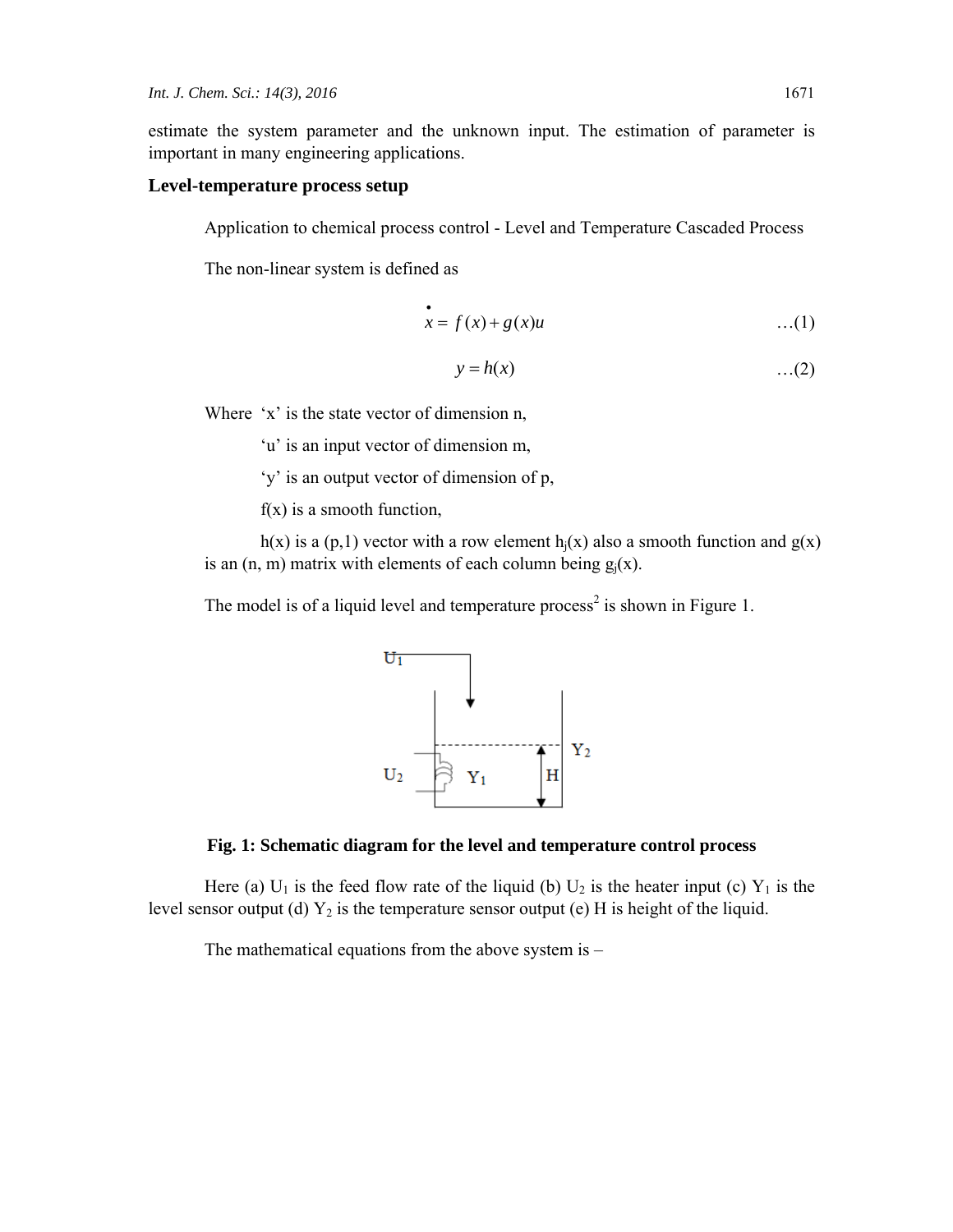1672 *D. Subbulekshmi: Comparison of Kalman and*….

$$
\frac{dx_1}{dt} = -\left(\frac{k}{s}\right) x_1^{\frac{1}{2}} + \frac{1}{s} u_1 \qquad \qquad ...(3)
$$

$$
\frac{dx_2}{dt} = \left(\frac{T_o - x_2}{sx_1}\right)u_1 + \left(\frac{1}{c_p \mathbf{S} x_1}\right)u_2 \tag{4}
$$

 $y_1 = x_1$  $y_2 = x_2$ 

where

 $x_1$  and  $x_2$  are the liquid level and the temperature in the tank, respectively.  $u_1$  and  $u_2$ are the feed flow rate to the tank and the heat flow rate from the heater, respectively. The feed flow rate and heat flow rate are constrained as  $0 \le u_1 \le 22 \text{ cm}^3 \text{s}^{-1}$  and  $0 \le u_2 \le$  $= 2700 \text{ Js}^{-1}$ .k = Constant Coefficient, 1.8. S = Cross sectional area, 191 cm<sup>2</sup>.x<sub>1</sub> = Liquid level in cm.  $x_2$  = Liquid temperature, °C. To = Temperature of the feed 18°C.Cp = Specific heat,  $= 4.2 \text{ J}^{-1}\text{K}^{-1}$ . $\varsigma$  = density of the liquid. Simulations were carried out and closed loop response was obtained. The performance of the proposed algorithm was evaluated by extensive numerical simulations. A standard Runga-Kutta Gill algorithm was used for the numerical integration of the set of ordinary differential equations. Before the decoupling techniques has been applied, liquid level Y<sub>1</sub> depended on U<sub>1</sub> (flow rate) and liquid temperature Y<sub>2</sub> depended on  $U_1$  and  $U_2$  (heater input). After it had been applied  $Y_1$  depends only  $U_1$  and  $Y_2$  depends only  $U_2$ .

#### **Development of Hirschorn's control law**

In order to calculate a control law that induces linear input/ output, the behavior of a MIMO system was carried out using Decoupling and Linearization (Hirschor's) algorithm<sup>3</sup>. It helps to find a differential operator such that, when applied to the outputs. It will provide a set of algebraic expressions in 'x' and 'u' that gives solution to 'u'.

The control law allows controlling linear systems without having to impose any structural constraints on the closed-loop dynamics of the system<sup>4</sup> and<sup>5</sup>. Therefore, the control designer has the flexibility to adjust the parameters  $\beta_{ik}$  for fast closed-loop dynamics and desirable level of coupling.

From Kravaris and Soroush, if

$$
\boldsymbol{\varsigma}^{(k^*)} = m \tag{5}
$$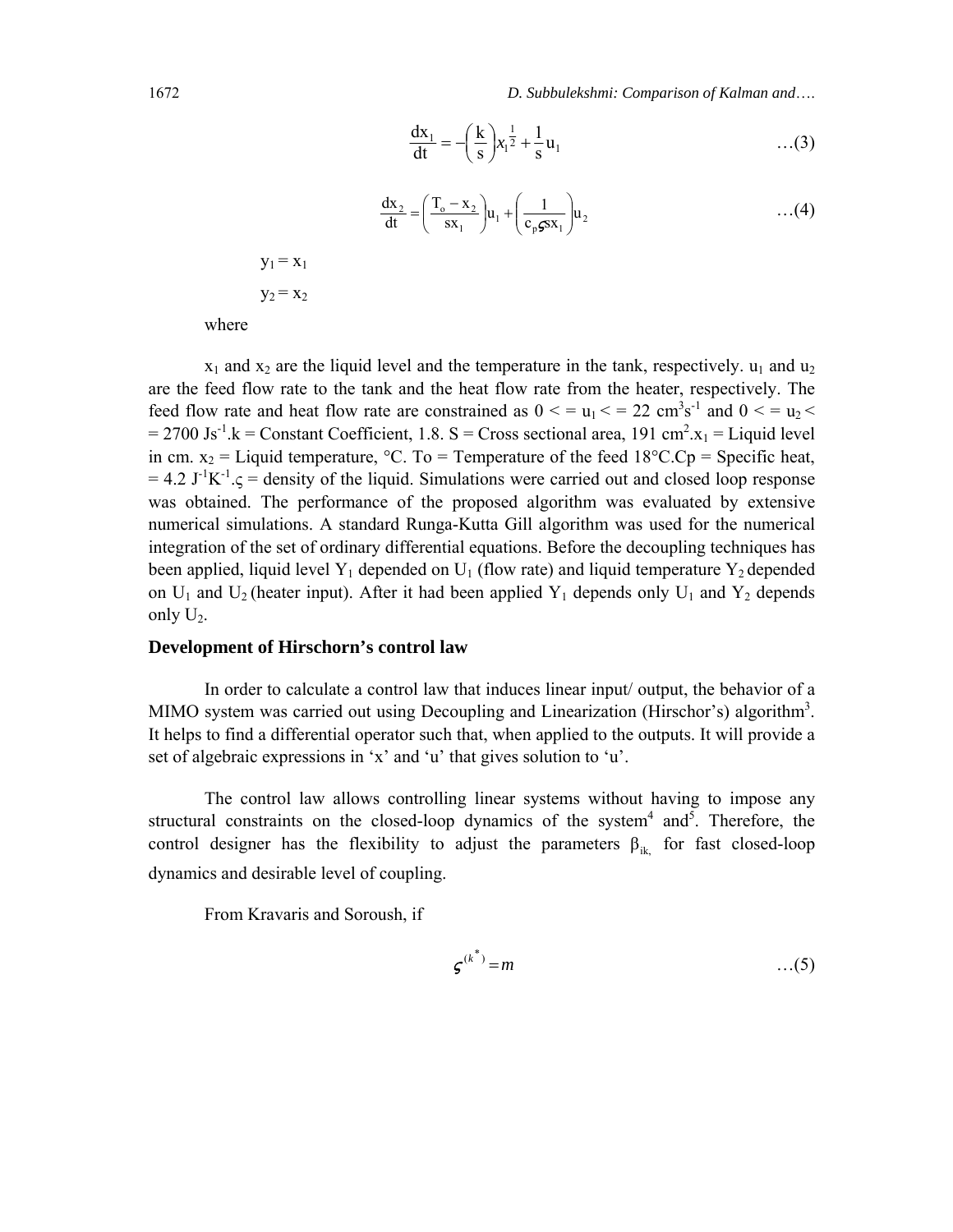*Int. J. Chem. Sci.: 14(3), 2016* 1673

$$
F_l(x) = const \text{ and } t, l = 0, \dots, k^* - 1
$$

Then the systems eqn. 1 is input/output linearizable. Furthermore, given mx1matrice  $\beta_{ik}$ ,  $i = 0, \dots, m, k = 0, \dots, r_i - 1$ 

$$
mx(m - \zeta^{(0)}), mx(m - \zeta^{(1)}), \dots, mx(m - \zeta^{(k^*-1)})
$$
 matrices  $\gamma_{0,\gamma_{1,\dots,\dots,\gamma_{k^*-1}}}$  and an m x m

invertible matrix  $\Gamma$ .

The state feedback law as given in<sup>6</sup> is reproduced below:

$$
U = \left[ \Gamma L_g H^{(k^*)}(x) \right]^{-1} \left\{ V - \sum_{i=1}^m \sum_{k=0}^{n-1} \beta_{ik} L_f^{k} h_i(x) - \sum_{l=0}^{k^* - 1} \gamma_l [F_l : I_m - \zeta^{(1)}] E_l L_f H^{(l)}(x) - \Gamma L_f H^{(k^*)}(x) \right\}
$$
...(6)

Applying the linearising algorithm, the decoupling and linearization control law obtained from the state feedback eqn  $(3)$  from<sup>2</sup> is given as,

$$
U_1 = s \bigg[ V_1 - \delta_{10} x_1 + \frac{k}{s} x_1^{1/2} - \frac{k^2}{2s^2} \bigg] \qquad \qquad \dots (7)
$$

$$
U_2 = -\left(\frac{T_0 - x_2}{x_1}\right) C_p \varsigma s x_1 \left[ V_1 - \delta_{10} x_1 + \frac{k}{s} x_1^{1/2} - \frac{k^2}{2s^2} \right] * C_p \varsigma s x_1 \left[ V_2 - \delta_{20} x_2 \right] \tag{8}
$$

Applying the procedure and data as given in<sup>1</sup> and substituting  $U_1$  and  $U_2$  in the eqn (3) and (4) the state equation is obtained in both decoupled and linearised forms. The resulting eqns (9) and (10) are in decoupled form.

$$
\frac{dx_1}{dt} = V_1 - \zeta_{10} x_1 - \frac{k^2}{2s^2} \qquad \qquad \dots (9)
$$

$$
\frac{dx_2}{dt} = V_2 - \zeta_{20} x_2 \tag{10}
$$

The advantage of using Hirschorn's algorithm is that the control law is less complex. In addition to that it also offers more dynamic feed flow rate of liquid  $U_1$  and heat input rate U2. The simulation results show that Hirschorn's algorithm has better effect.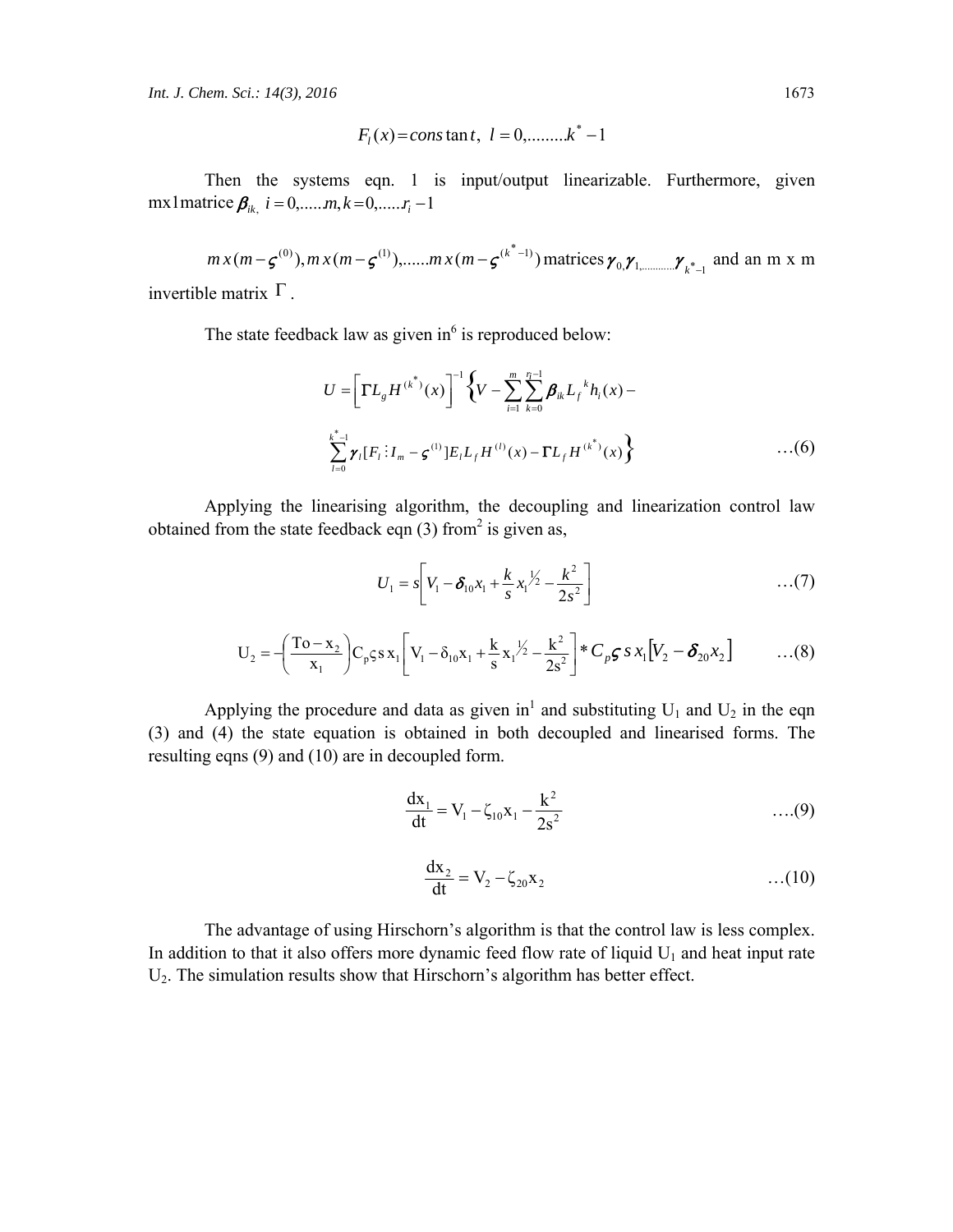#### **Implementation of Kalman filter**

Kalman Filter is a recursive predictive filter based on the use of state space techniques and recursive algorithms, i.e. only the estimated state from the previous time step and the current measurement are needed to compute the estimate of the current state**.** The Kalman filter operates by propagating the mean and covariance of the state through time. The notation  $x_n|m$ ∧ represents the estimate of the state vector 'X' at time n given observations till m.

The state of the filter is represented by two variables

- $x_{k | k}$ , ∧ a posteriori state estimate at time 'k'. The given observation is up to and including at time 'k'.
- $P_{k|k}$ , a posteriori error covariance matrix which measure the estimated accuracy of the state.

The Kalman filter has two distinct phases, prediction and correction<sup>7</sup>. The prediction phase uses the state estimate from the previous time step to produce an estimate of the state at the current time step. This predicted state estimate is also known as the apriori state estimate because, it is an estimate of the state at the current time step and it does not include observation information from the current time step. In the correction phase, the current apriori prediction is combined with current observation information to refine the state estimate. This improved estimate is termed the a posteriori state estimate. The block diagram in Figure 2 represents the state estimator.



**Fig. 2: Block diagram of Kalman filter**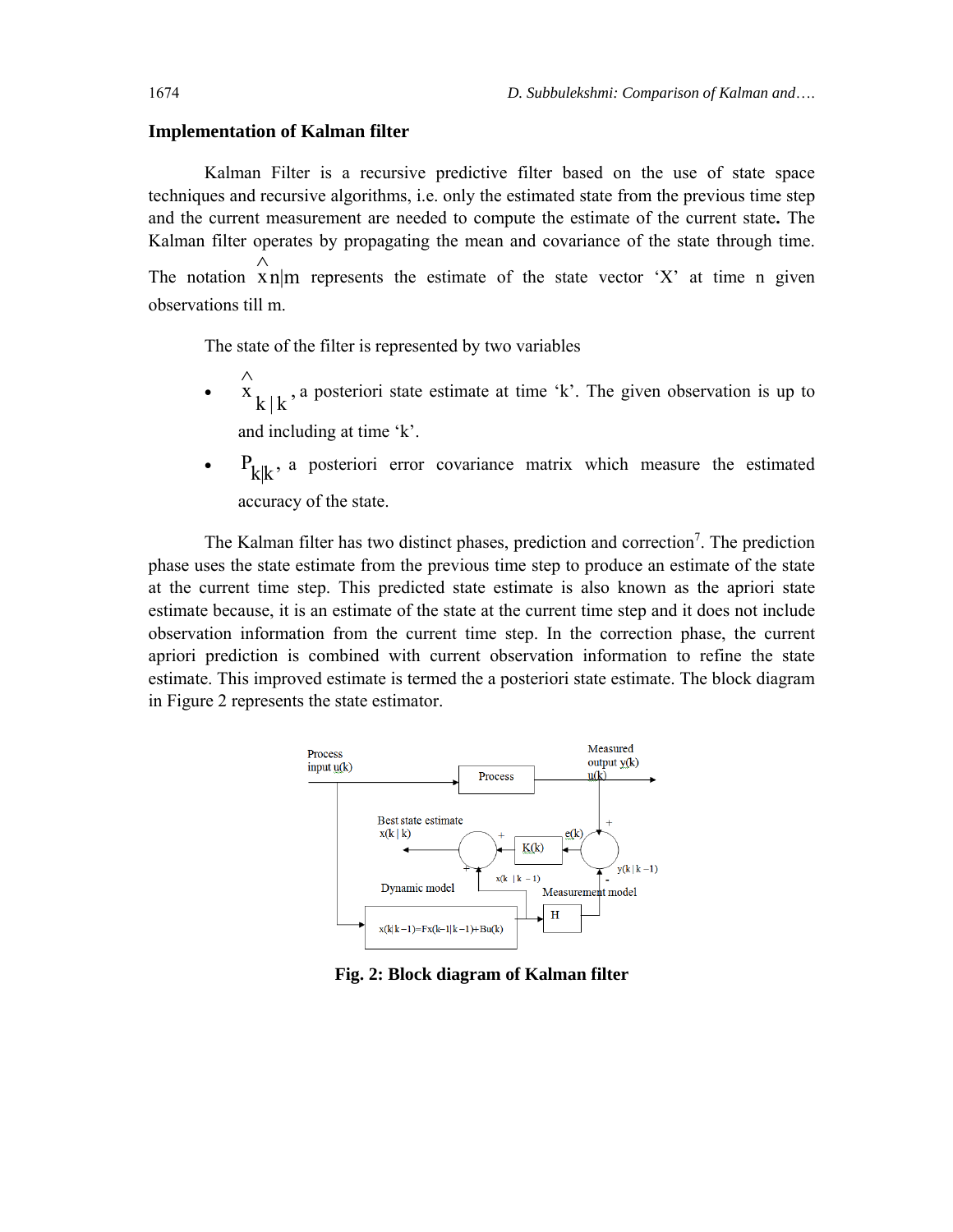Typically, the two phases alternate, with the prediction advancing the state until the next scheduled observation, and the correction incorporating the observation. However, this is not necessary, if an observation is unavailable for some reason, the update may be skipped and multiple prediction steps can be performed. Consider a linear time invariant discrete system given by the following equations,

$$
X_k = FX_{k-1} + Bu_k + W_k \tag{11}
$$

$$
Z_k = HX_k + V_k \tag{12}
$$

where, F is the state transition matrix,

B is the control input matrix,

 $W_k$  is the process noise with zero mean multivariate normal distribution having covariance  $Q_k$ .

H is the observation matrix,

 $V_k$  is the observation noise which is zero mean Gaussian white noise having covariance  $R_k$ .

 $U_k$  is the control input.

#### **(a) Prediction (Time update) Equations**

Predicted state estimate

$$
\hat{X}_{k|k-1} = F\hat{X}_{k-1|k-1} + Bu_k
$$
...(13)

Predicted estimate covariance

$$
P_{k|k-1} = FP_{k-1|k-1} F_k^T + Q_k \qquad ...(14)
$$

#### (**b) Correction (Measurement update) Equations**

Innovation or measurement residual

$$
\hat{y}_k = Z_k - H\hat{X}_{k|k-1}
$$
...(15)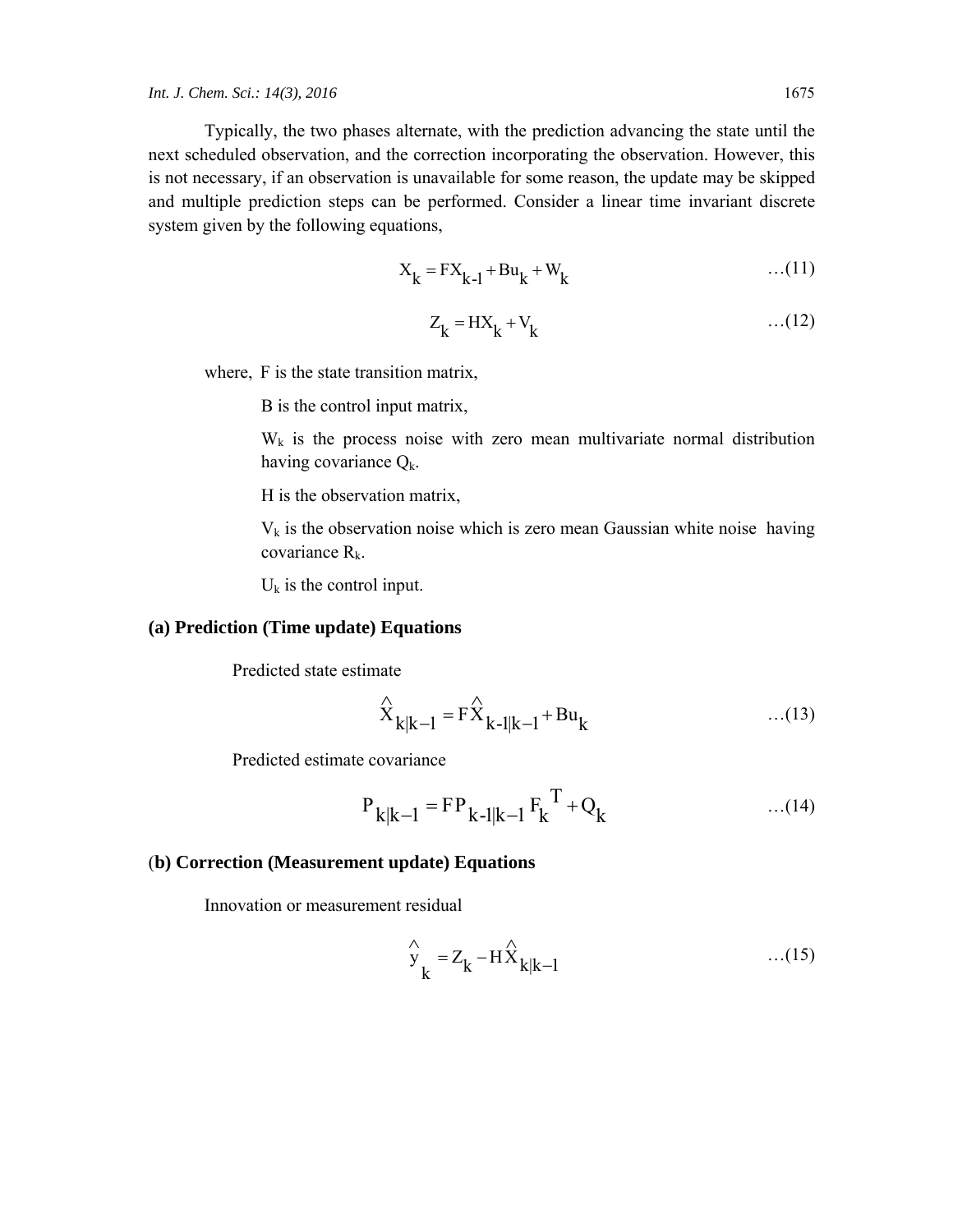Innovation (or residual) covariance

$$
S_k = HP_{k|k-1}H^T + R_k \qquad ...(16)
$$

Optimal Kalman gain

$$
K_{k} = P_{k|k-1}H^{T}S_{k}^{-1}
$$
...(17)

Updated (a posteriori) state estimate

$$
\hat{\mathbf{x}}_{k|k} = \hat{\mathbf{x}}_{k|k-1} + \mathbf{K}_k \hat{\mathbf{y}}_k \qquad \qquad \dots (18)
$$

Updated (a posteriori) estimate covariance

$$
P_{k|k} = (I - K_k H)P_{k|k-1}
$$
...(19)

#### **Extended Kalman filter**

As we know the real systems that are inspiration for all these estimators like KF are governed by nonlinear functions. So we always need the advanced version of the filters that are basically designed for linear filters. Similarly, it is said that in estimation theory, the EKF is the nonlinear version of the Kalman filter ${}^{8}$ . This nonlinear filter linearizes about the current mean and covariance. At one time, the EKF might have been considered the standard in the nonlinear state estimation navigation systems and GPS.

#### **Formulation**

In the EKF, the state transition and observation state space models may not be linear functions of the state but might be many non-linear functions.

Equation 
$$
X_k = f(X_{k-1}, u_{k-1}) + W_{k-1}
$$

 $Z_k = h(X_k) + V_k$ 

Where  $W_k$  and  $V_k$  are the process and observation noise. Mean multivariate Gaussian noise with covariance  $Q_k$  and  $R_k$ , respectively<sup>9</sup>.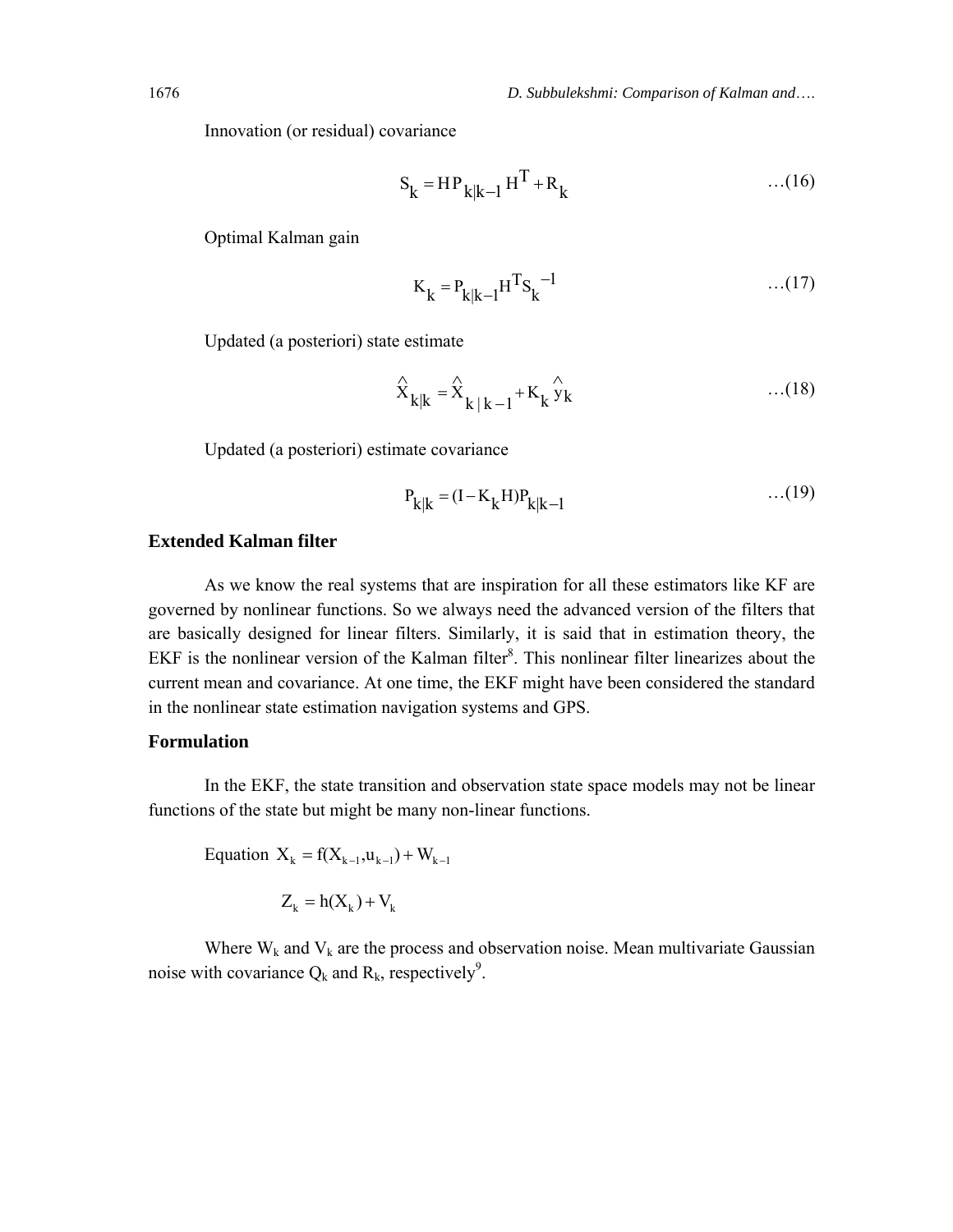The functions 'f' and 'h' use the previous estimate and help in computing the predicted state and the predicted state is used to calculate the predicted measurement. However, 'f' and 'h' cannot be used to the covariance directly. So a matrix of partial derivatives (the Jacobian) computation is required. At each time step with the help of current predicted states the Jacobian is calculated. These matrices are used in the KF equations. This process actually linearizes the non-linear function around the present estimate.

#### **Predict and update equations**

### **(a) Prediction equations**

Predicted state

$$
\overset{\wedge}{X}_{k|k-l}=f(\overset{\wedge}{X}_{k-l|k-l},u_{k-l})
$$

Predicted estimate covariance

$$
P_{k|k-1} = F_{k-1}P_{k-1|k-1}F_{k-1}^T + Q_{k-1}
$$

#### **Correction Equations**

Innovation or measurement residual

$$
\overset{\wedge}{Y}_k = Z_k - h(\overset{\wedge}{X}_{k|k-1})
$$

Innovation (or residual) covariance

$$
\mathbf{S}_{k} = \mathbf{H}_{k} \mathbf{P}_{k|k-1} \mathbf{H}_{k}^{T} + \mathbf{R}_{k}
$$

Optimal kalman gain

$$
\boldsymbol{K}_k = \boldsymbol{P}_{k|k-1} \boldsymbol{H}_k^T \boldsymbol{S}_k^{-1}
$$

Updated state estimate

$$
\overset{\wedge}{X}_{k|k}=\overset{\wedge}{X}_{k|k-1}+K_{k}Y_{k}
$$

Updated estimate covariance

$$
\mathbf{P}_{k|k} = (\mathbf{I} - \mathbf{K}_k \mathbf{H}_k) \mathbf{P}_{k|k-1}
$$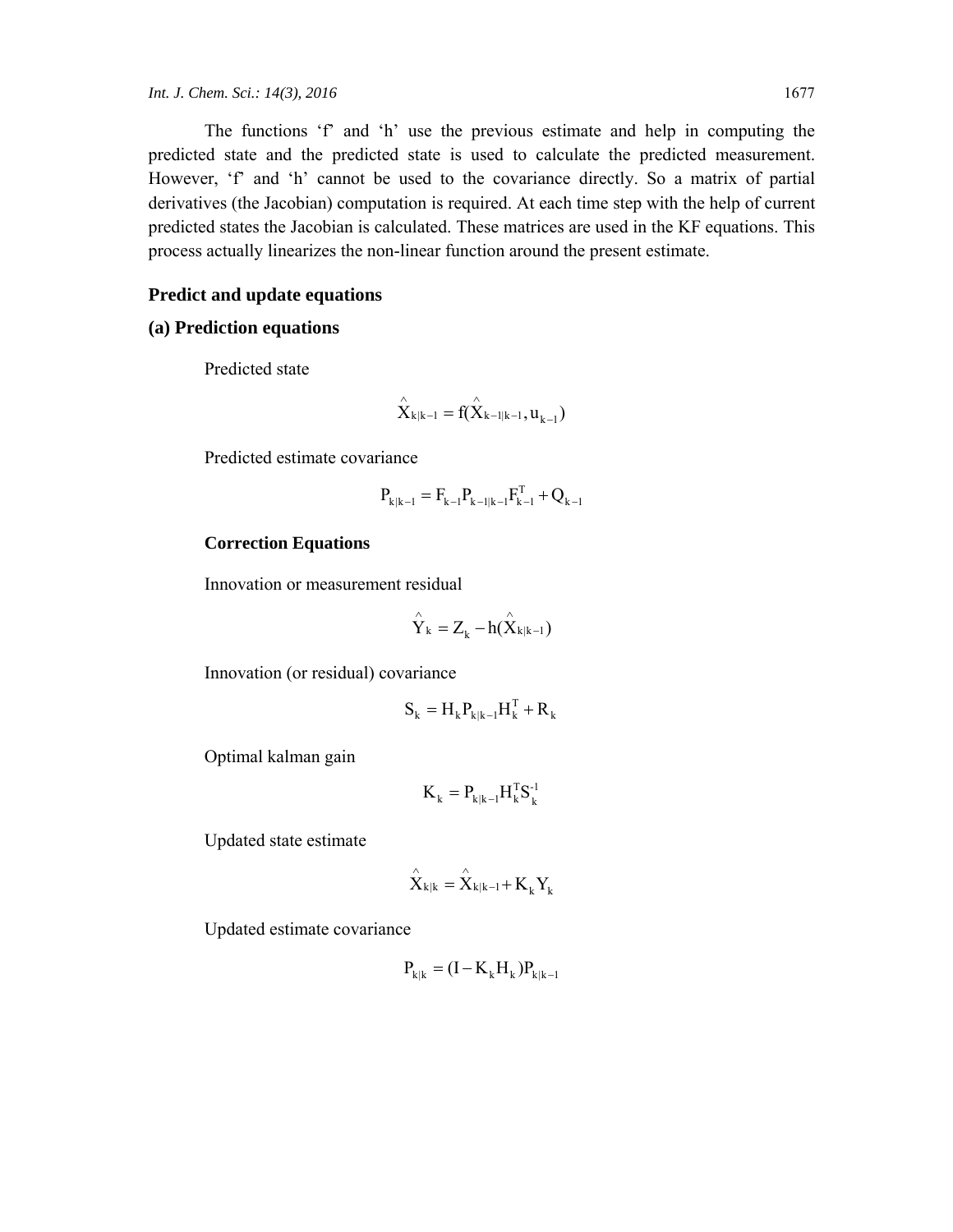Measurement model H<sub>k</sub>

where the state transition and observation matrices are defined to be the following Jacobians.

$$
F_{k-l} = \frac{\partial f}{\partial x} \mid \hat{X}_{k-l|k-l, u_{k-l}}
$$

$$
H_k = \frac{\partial h}{\partial x} \mid \hat{X}_{k|k-l}
$$

#### **Simulation results and discussion**

Utilizing the model given by<sup>2</sup>, decoupling and linearization algorithm was designed. At first the simulation was carried out without decoupling. Figure 4 shows the output response of the level and temperature when the set point of the level and temperature were changed from 1 to 20 cm and 1 to 10°C, respectively. When sudden disturbance was introduced at 200 sec in level, it affected the temperature process due to interaction.



**Fig. 4: Out put response for the step change in the level without decoupling with PI controllers** 

Simulation was carried out after applying Hirchorn's algorithm with external PI controller as shown in Fig. 5. The sudden disturbance introduced at 200 sec in level did not affect the temperature process. It can be seen from the Figure 4 that under the influence of the controller, ISE is improved.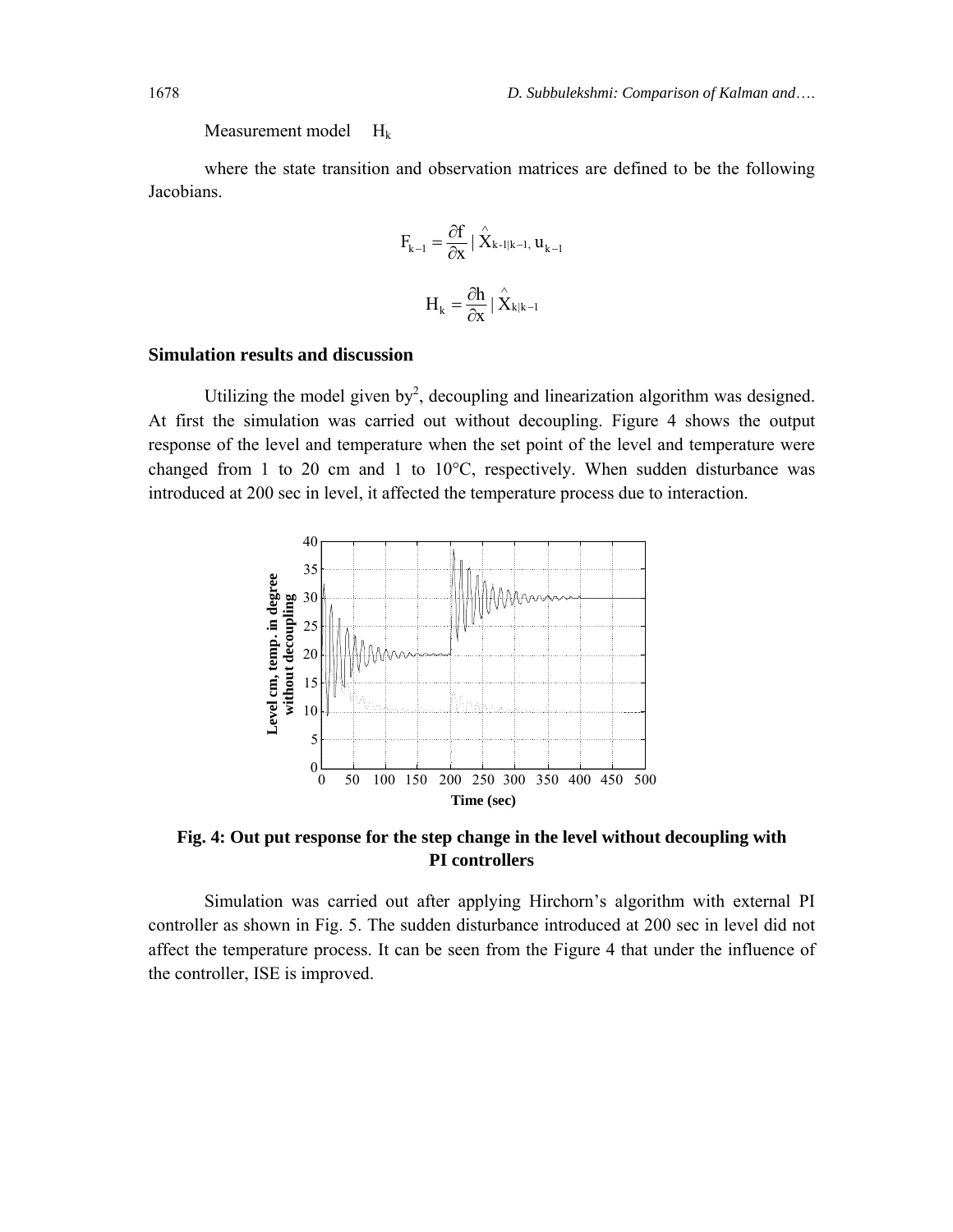

**Fig. 5: Output response for the step change in the level with decoupling with PI controllers** 

Figure 6 illustrates the level tracking error between plant and Kalman filter. Kalman filter was designed for the level process of the state space model. Actual level output of y and observer level output  $\hat{y}$  were obtained directly from simulation model of the plant and state estimation error was calculated. Using KF the level error varied between -2 to +2 cm. So 10% error occurred as mentioned in Table 1.



**Fig. 6: Estimated error of the plant and Kalman filter for level parameter** 

Fig. 7 illustrates the temperature tracking errors for plant and Kalman filter. Kalman filter was designed for the temperature process of the state space model. Actual temperature output of y and observer temperature output  $\hat{y}$  were obtained directly from the simulation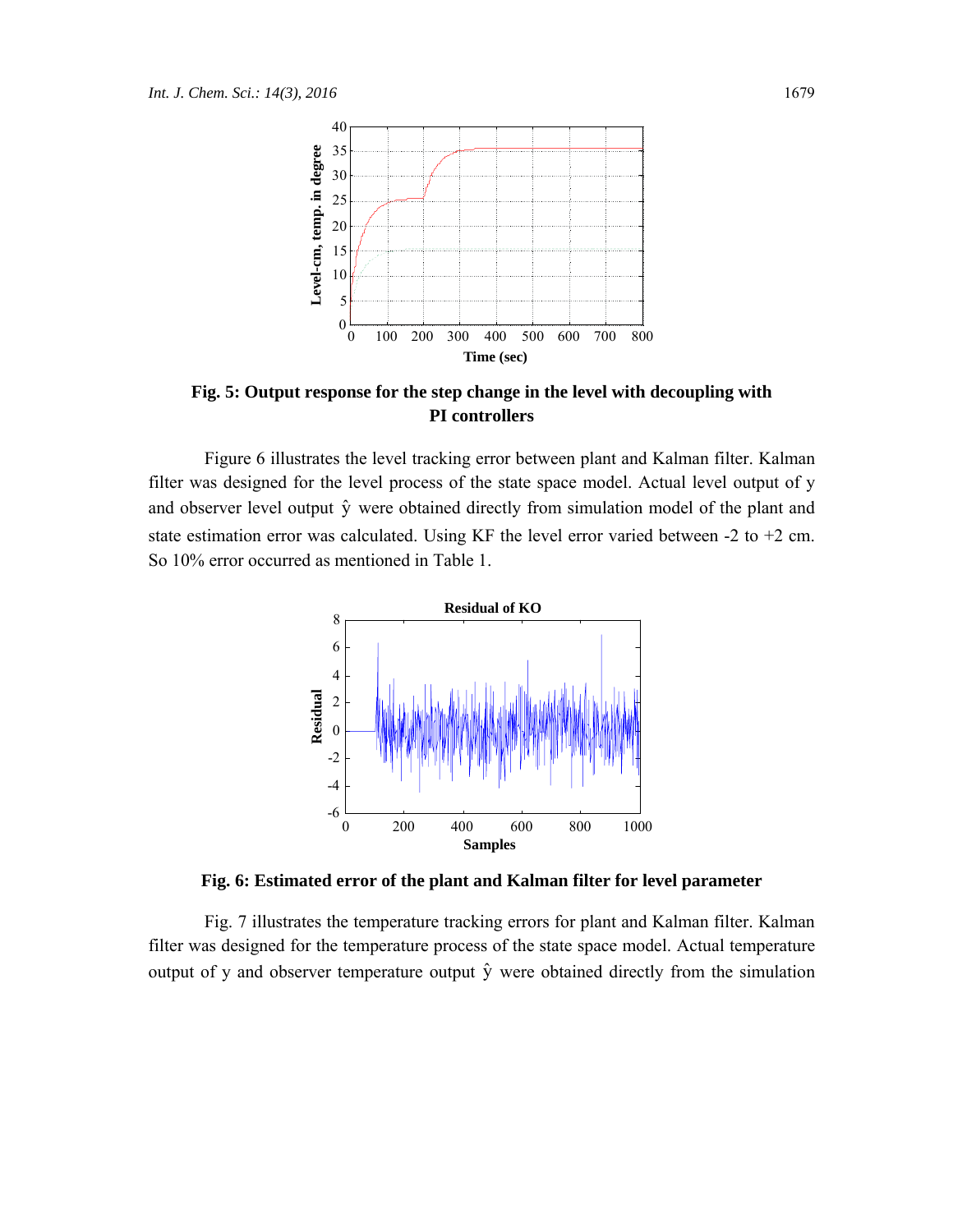model of the plant and state estimation error was calculated. Using KF the temperature error varied between -2 to +2ºC. So 15% error occurred as mentioned in Table 1.



**Fig. 7: Estimated error of the plant and Kalman filter for temperature parameter** 

Fig. 8 illustrates the level tracking errors for plant and EKF. EKF was designed for the level process of the state space model. Actual level output of y and observer level output  $\hat{y}$  were obtained directly from the simulation model of the plant and state estimation error was calculated. Using EKF the level error varied between +0.02 to -0.02 cm. So the filter output follows the system output and only 0.1% error occurred.



**Fig. 8: Estimated error of the plant and EKF for level parameter**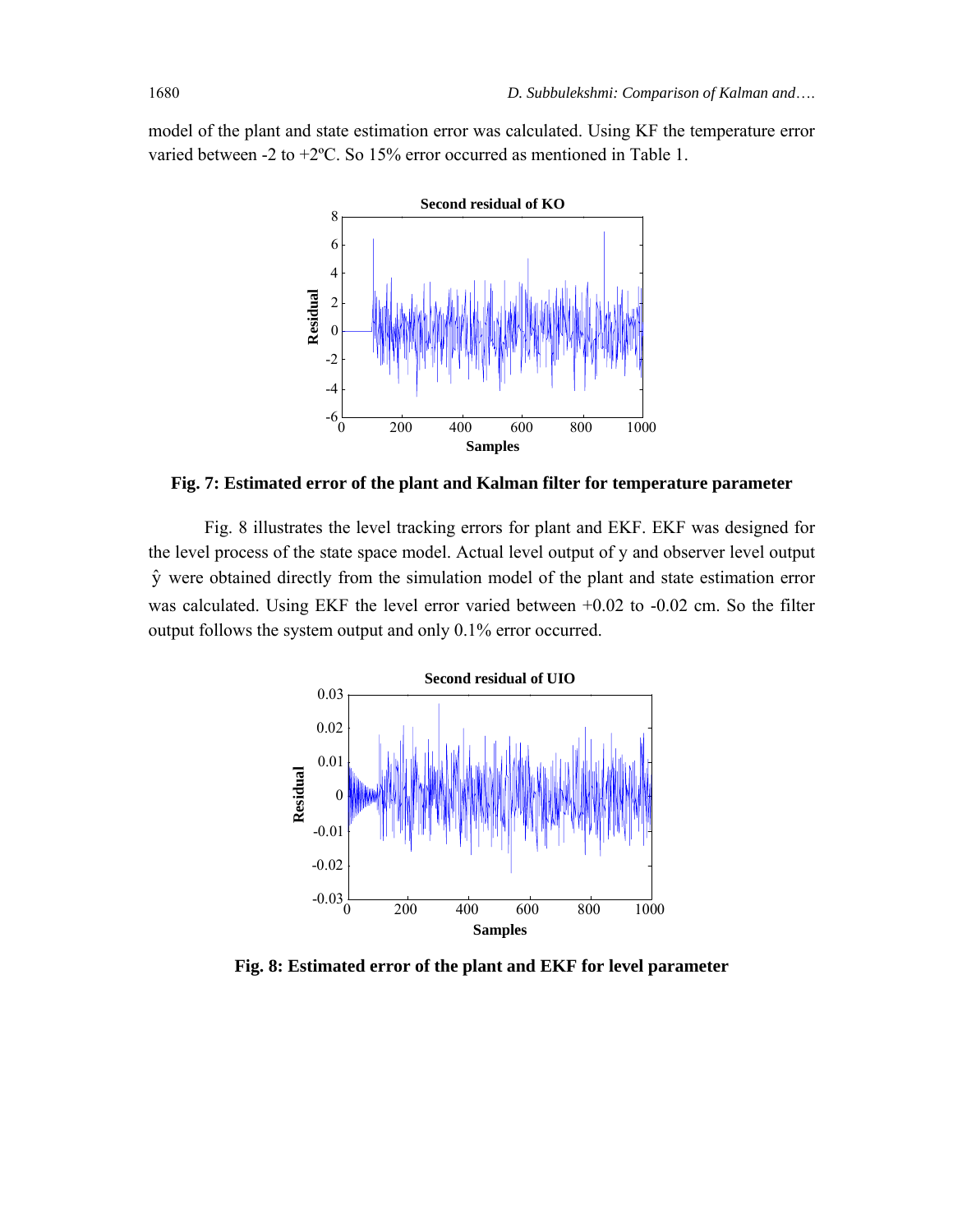Fig. 9 illustrates the temperature tracking errors for plant and EKF. EKF was designed for the temperature parameter of the state space model. Actual temperature output of y and observer temperature output  $\hat{y}$  were obtained directly from simulation model of the plant and the state estimation error was calculated. Using EKF the temperature error varied between  $+0.02$  to  $-0.02$  cm. So the filter output follows the system output and only  $0.1\%$ error occurred.



**Fig. 9: Estimated error of the plant and EKF for temperature parameter** 

**Table 1: Comparison of observer performance** 

| <b>Filter type</b> | Level parameter error | Temp parameter error |
|--------------------|-----------------------|----------------------|
| K F                | 10%                   | 15%                  |
| FKF                | $0.1\%$               | 0.15%                |

### **CONCLUSION**

The decoupling linearization algorithm was applied to a nonlinear MIMO interacting thermal process. The simulation results had shown that even if the processes are non-linear and interactive a satisfactory control performance could be obtained. Then Kalmanfilter and Extended Kalman filter was designed to estimate the system parameters like level and temperature for a non-interacting linear MIMO system. Results of these simulations are presented in Table 1. Performance of EKF was found to be better. The obtained outputs for EKF give less error when compared to Kalman filter.